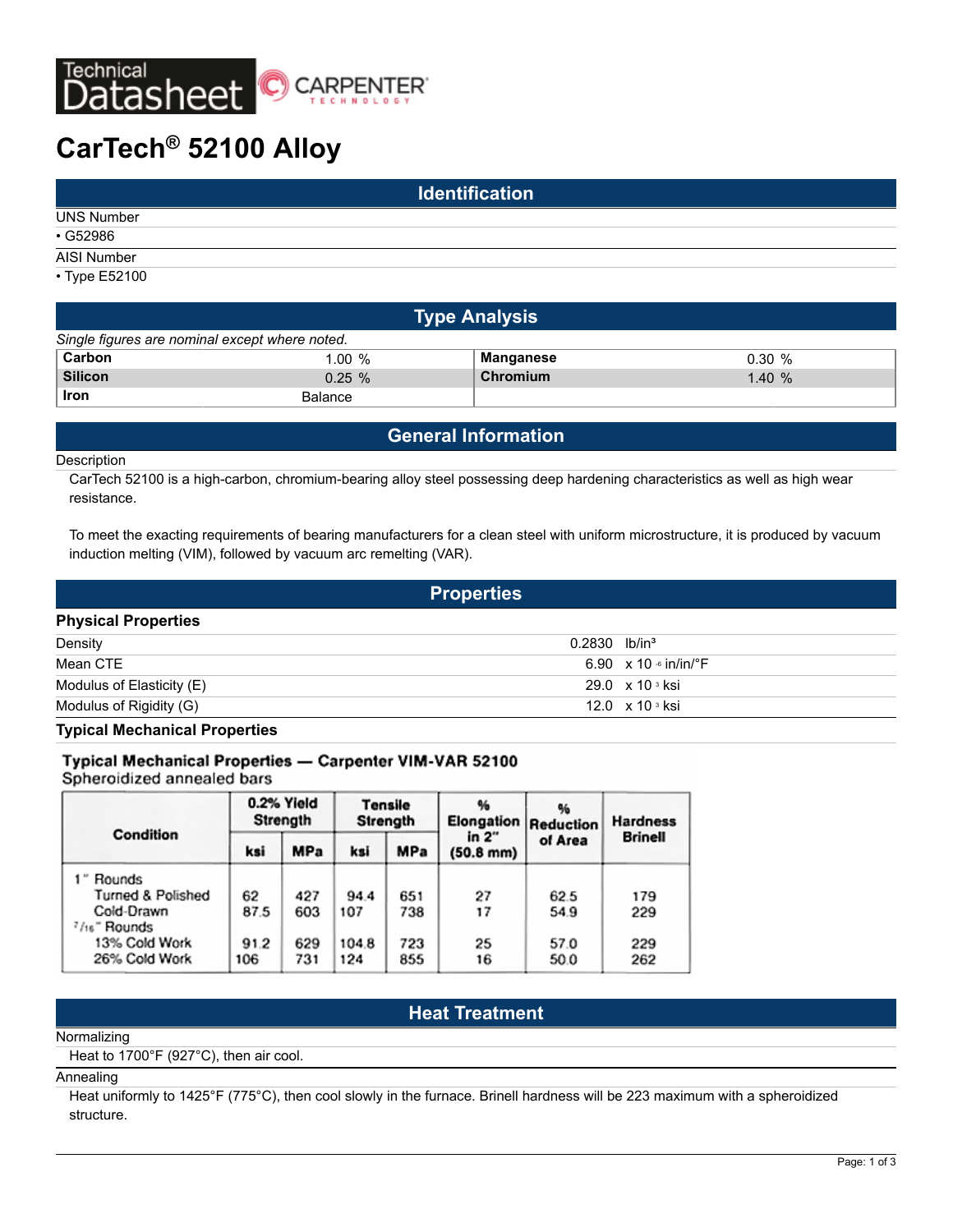#### **Hardening**

For sections up to 1" (25.4 mm) in diameter or thickness, heat to 1530/1550°F (832/843°C), then oil quench.

For sections over 1" (25.4 mm) in diameter or thickness, heat to 1475/1500°F (802/816°C), then water quench. An interrupted quench from water into oil as soon as the first violent vibration on the tongs is over is suggested.

#### **Tempering**

The hyperlink entitled "Tempering" illustrates Rockwell C hardness values which may be expected by tempering VIM-VAR 52100 for 1 hour at various temperatures.

### Tempering

The following chart illustrates Rockwell C hardness values which may be expected by tempering VIM-VAR 52100 for 1 hour at various temperatures.

| <b>Tempering Temperature</b> |     | <b>Rockwell C Hardness</b> |                 |  |
|------------------------------|-----|----------------------------|-----------------|--|
| °F                           | °€  | Water<br>Quenched          | Oil<br>Quenched |  |
| As hardened                  |     | 66                         | 64              |  |
| 300                          | 149 | 64                         | 62              |  |
| 400                          | 204 | 61                         | 60              |  |
| 500                          | 260 | 60                         | 58              |  |
| 600                          | 316 | 57                         | 57              |  |
| 700                          | 371 | 54                         | 54              |  |
| 800                          | 427 |                            | 51              |  |
| 900                          | 482 |                            | 48              |  |

# **Workability**

#### Forging

VIM-VAR 52100 should be forged from a temperature of not over 1950°F (1066°C).

#### **Machinability**

For most machining operations a spheroidized structure is preferred.

Cold drawn annealed VIM-VAR 52100 bars possess a machinability rating of 37% of AISI B1112 steel and cut at a speed of 63 sfm. The character of the chips is continuous and stringy.

Hot rolled annealed bars have a machinability rating of 45% of AISI B1112 steel.

Following are typical feeds and speeds for VIM-VAR 52100.

For most machining operations a spheroidized structure is preferred.

Cold drawn annealed VIM-VAR 52100 bars possess a machinability rating of 37% of AISI B1112 steel and cut at a speed of 63 sfm. The character of the

chips is continuous and stringy. Hot rolled annealed bars have a machinability rating of 45% of AISI B1112 steel. The following quidelines are suggested for grind single point turning tools:

| Operation                 | High-Speed      | Carbide         |
|---------------------------|-----------------|-----------------|
| Side Rake                 | $10/15^{\circ}$ | $4/7^{\circ}$   |
| Back Rake                 | $5/8^\circ$     | $0/5^\circ$     |
| Side Relief               | $6/8^\circ$     | $6/8^\circ$     |
| <b>End Relief</b>         | $6/8^\circ$     | $6/9^\circ$     |
| End Cutting Edge Angle    | $8/12^{\circ}$  | $8/12^{\circ}$  |
| Side Cutting Edge Angle   | $5/15^\circ$    | $10/18^{\circ}$ |
| Nose Radius, depth of cut | 10%             | 1/32"           |